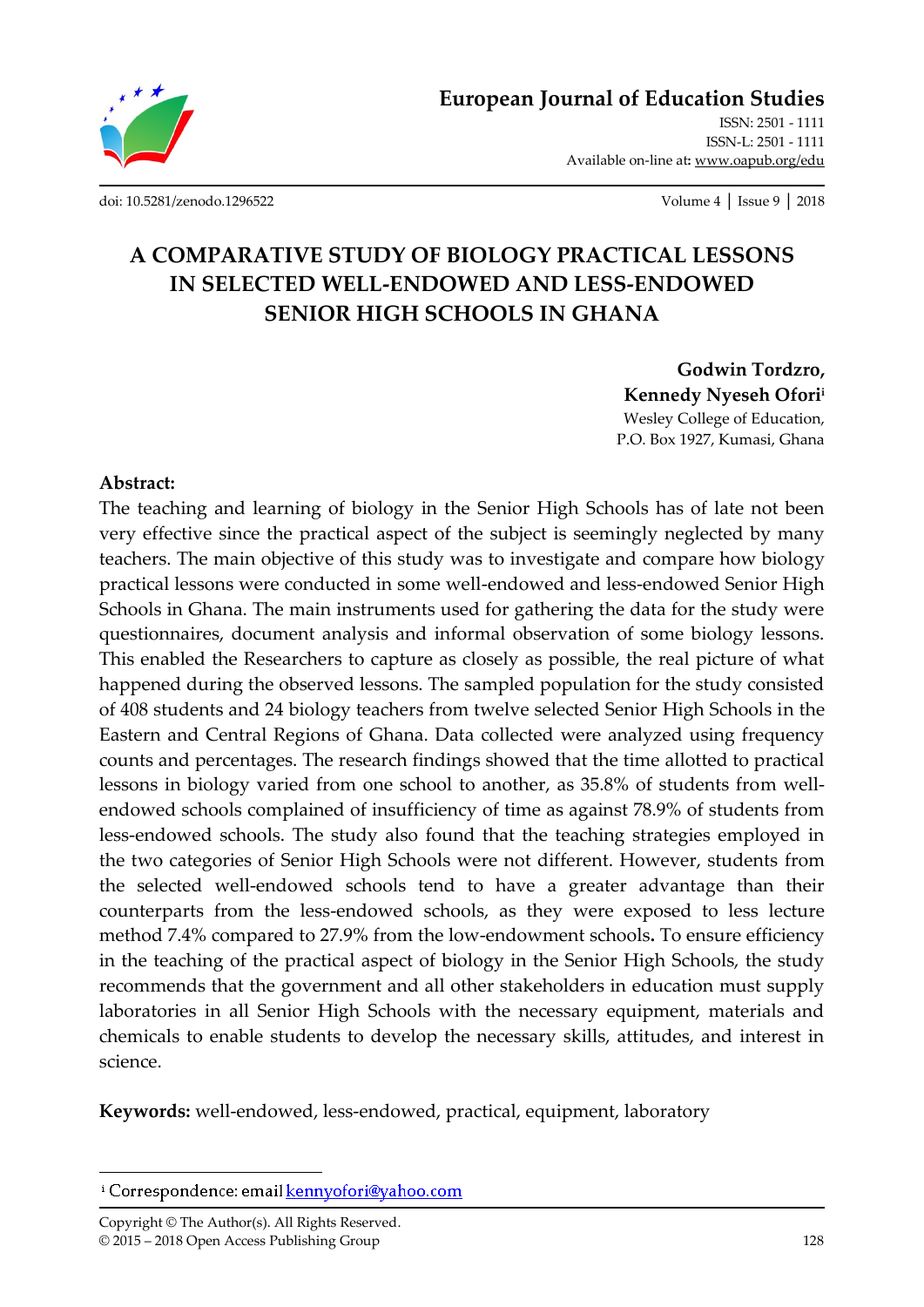#### **1. Introduction**

Practical work, which is 'hands-on' activities, is an essential component when it comes to the study of the natural sciences, such as biology, chemistry and physics. It is based on the assumption that learning by doing is best for acquiring scientific skills. The 'hands-on' approach has the potential to stimulate students' interests in the subject matter, teach laboratory skills, enhance the acquisition of knowledge, and give insight into the scientific attitudes and skills development. According to Freedman (1997), the motivation to learn biology does not only depend on the interests that the students bring to school. It can also be the result of certain learning situations, among which we find laboratory work.

The 2004 Educational Reform Programme advocated the use of conventional approach to science practical activities and suggested that science practical work should be laboratory-based. To achieve this goal, all Senior High Schools have to be provided with laboratories well-stocked with adequate equipment and apparatus. Unfortunately, however, a close observation made about some Senior High Schools in Ghana, revealed that such schools do not have science laboratories. Even those having laboratories for science teaching, such laboratories were ill-equipped (Angell, Guttersrud, Henriksen & Isnes, 2004; Schreiner, & Sjoberg, 2004). Other series of observations made about some Senior High Schools also revealed that the approach currently being used to teach biology is most often based on classroom and laboratory work which are intended only to meet examination requirements.

Meanwhile, practical work as known is an essential component of studying the natural sciences. The 'hand- on' approach has the potential to stimulate students' interest in the subject matter, teach laboratory skills, enhance the acquisition of knowledge, and give insight into scientific attitudes and objectives. Practical work, according to Beatty and Woolnough (1982) is usually done in school science for several reasons. Some of these reasons are to make phenomena more real through experience and to develop certain critical and disciplined attitudes. It is also done to develop specific manipulative skills and to elucidate theoretical work as an aid to comprehension (Beatty & Woolnough, 1982; Ghana Government, 2006). All these benefits are lost if biology lessons follow literary approaches only.

Though practical lessons are to be used by teachers to help their students to achieve better results in biology, it was sad to find that in most of the schools, the biology laboratories were used for theory lessons but not practical lessons. This is because the laboratories were ill-equipped with materials and equipment necessary for practical lessons (McCombs, 1996; Serwaa, 2007). Although some studies have been conducted in the 80's and 90's to investigate the issue in the study area, still there seemed to be a growing concern about the lack/deficiency in biology practical lessons in some Senior High Schools.

In spite of the numerous policy provisions and other efforts by the Government of Ghana to lay emphasis on science education as the engine for growth and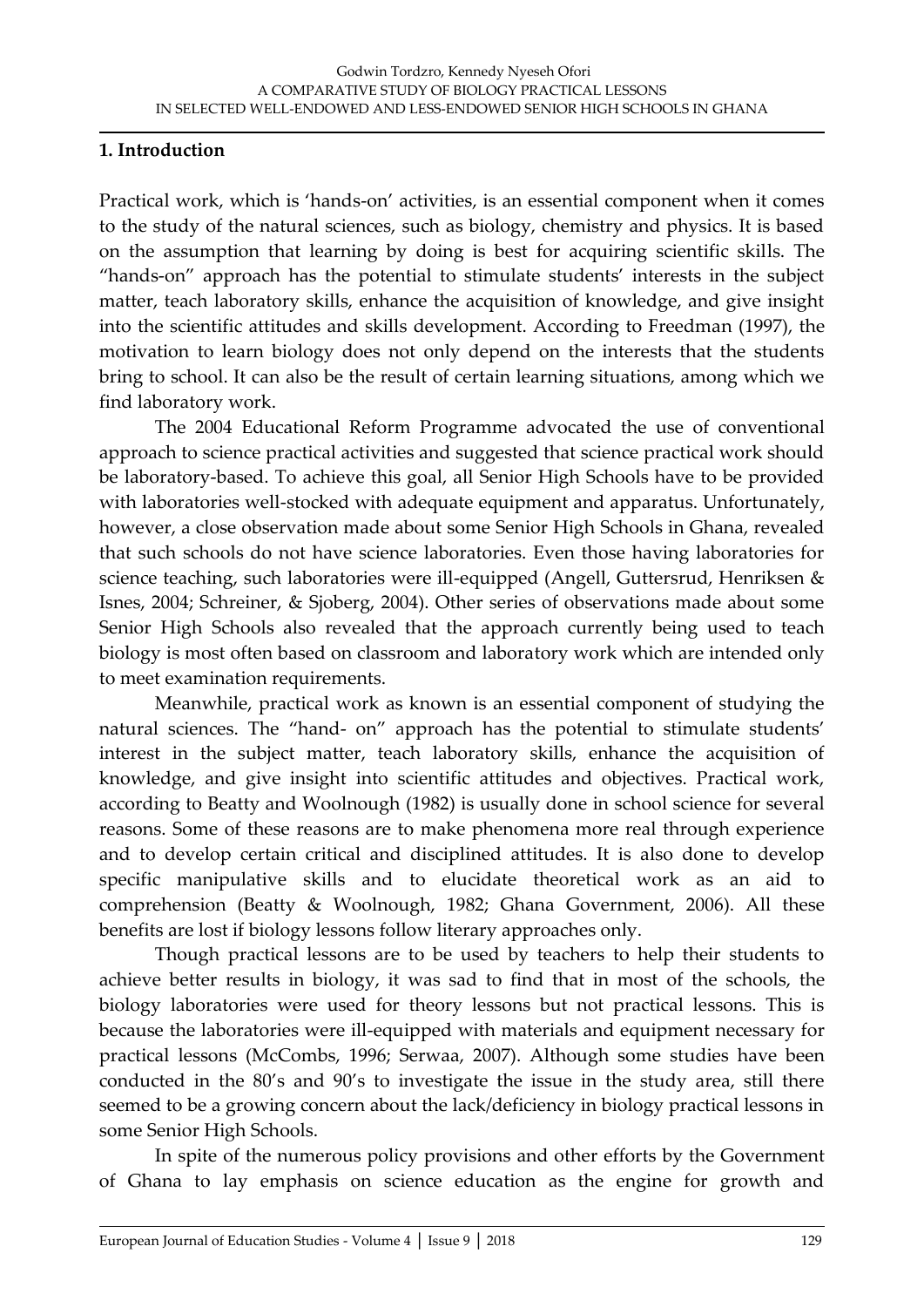development of the country, its advancement has not been up to expectation (Anamuah-Mensah, 1995; Banahene, 2008).

The teaching and learning of biology as a branch of science have standards to be followed by teachers if effective learning by students is to be achieved. One very important aspect of biology teaching is its practical lessons. Literature in this area appears very scanty and as a result, our knowledge of what biology teachers do in the classrooms or laboratories is very limited. Literature in this area also indicates that only few research efforts were directed at comparing the standard of biology practical teaching in well-endowed Senior High Schools with standards in less-endowed Senior High Schools. This therefore calls for more research efforts directed towards this very important aspect of science teaching. It is for these reasons that this study investigated and compared how biology practical activities are done in some selected well-endowed and less-endowed Senior High Schools in Ghana.

The purpose of the study was to find out and compare the various strategies employed by both teachers and students from the selected well-endowed and lessendowed Senior High Schools in teaching and learning during practical lessons in biology.

In line with the purpose, the following research questions guided the study:

- a. Determine the difference in the time allocated for biology practical work in the selected well-endowed and less-endowed Senior High Schools.
- b. Examine the strategies employed by teachers and students from the selected well-endowed Senior High Schools during biology practical lessons and their counterparts in the selected less-endowed Senior High Schools.

# **2. Review of Related Literature**

## **2.1 Teaching and Learning**

The biology curriculum has an in-built flexibility to cater for the interests, abilities and needs of students. This flexibility also provides a means to bring about a balance between the quantity and quality of learning. Teachers should provide ample opportunities for students to engage in a variety of learning experiences, such as investigations, discussions, demonstrations, practical work, projects, field studies, model-making, case-studies, oral reports, assignments, debates, information search and role-play. Practical work and investigations are essential components of the biology curriculum. They enable students to gain personal experience of biological knowledge through hands-on activities, and to enhance the skills and thinking processes associated with the practice of science. Participation in these activities encourages students to bring scientific thinking to the processes of problem-solving, decision-making and evaluation of evidence.

The process skills or approaches reveal some of the processes of science. These include observing and describing; classifying and organizing, measuring and charting, communicating and understanding communication with peers, predicting and inferring, hypothesizing, hypothesis testing, identifying and controlling variables,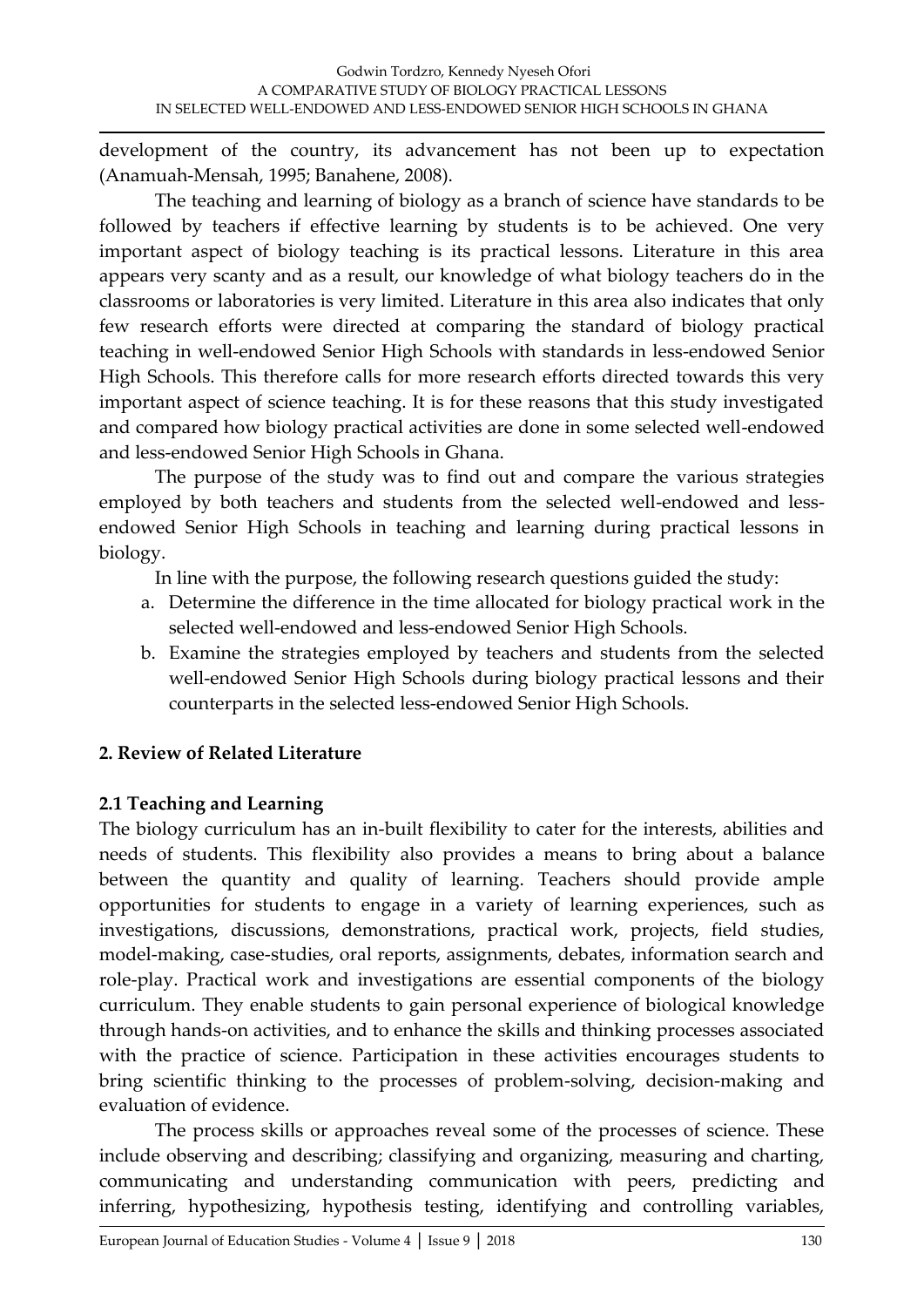interpreting data and constructing instruments (Agboala, 2011). According to him all these processes can be achieved through group work during practical activities.

In application and connections domain, Adedapo (2010) observed that science is related to everything, especially subjects such as mathematics, social sciences, vocational subjects and the humanities. Practical work done by students during biology lessons enables them to develop scientific concepts in everyday life experiences and to apply learned biology concepts and skills to everyday social problems. Not only that, practical work also enables students to understand scientific and technological principles involved in household technological devices and to evaluate the mass media report of scientific development.

### **2.2 Overview of Examination Reports on Biology in Ghana**

Biology among the sciences have been given a special recognition by most educators not only because of its educational values, but also its close relation to humans as living organisms, the peculiar field of experimentations and interrelationship with other career sciences. It is found to be the leading way to professions such as Medicine, Pharmacy, Agriculture, Dentistry and many others.

In Ghana, it is a common knowledge that biology as a subject usually has a relatively higher number of students' enrolment than chemistry and physics in recent years in the Senior High Schools. However, these high numbers do not match with students' achievement in biology. There is also enough evidence that most students fail in biology because they do not perform well in paper 2, which is a practical paper. This paper tests skills in drawing, identification and classification, analysis of some processes and interpretation of biological data.

For instance, the West African Examinations Council (WAEC) Chief Examiners over the years (2010 - 2015) have been identifying some weaknesses on the part of biology students, some of which include the following:

- a. Candidates' answers show that they have not been taken through adequate practical lessons.
- b. Students' answers indicate that they have not done any practical along the lines of the tested questions.
- c. Candidates wrote unobservable features. Thus, they answered the practical questions from the theory they have learnt.
- d. Standard of students' drawing were poor which indicates they do not practice biological drawing as required by practical examination.

This seems to give the impression that, students were either not taken through enough practical work or were not serious with the practical work. Biology is a unique discipline where experiments with living organisms do take place both in the laboratory and in the field. However, increasing use of virtual environments instead of practical investigations in biology has recently been documented (Partridge, 2003; Tranter, 2004). Biology is one of the elective subjects in the Key Learning Areas (KLA) of Science Education. Its curriculum provides a range of balanced learning experiences through which students are expected to develop the necessary scientific skills and processes,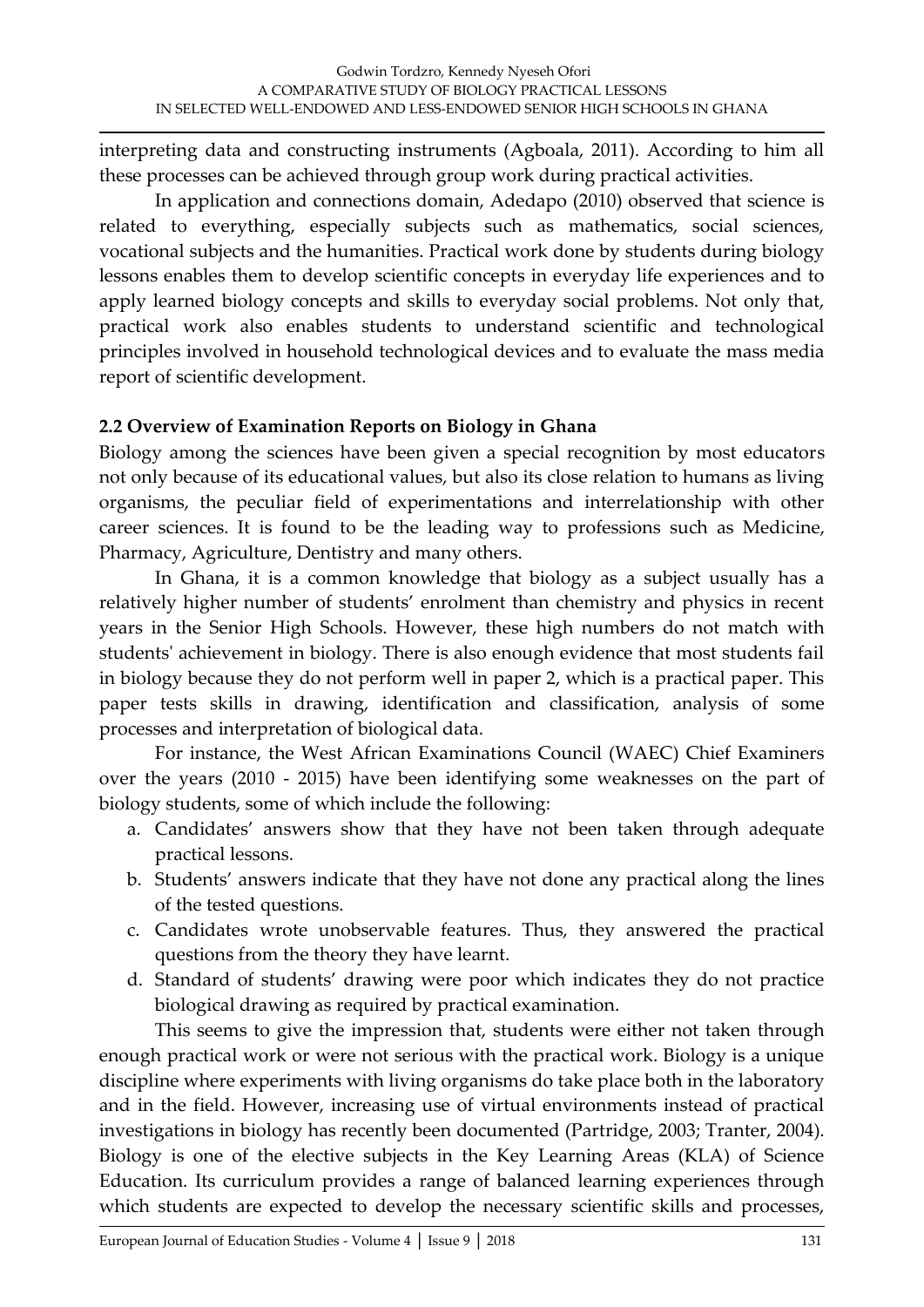values and attitudes as well as knowledge and understanding embedded in the 'Life and Living' strand and other strands of science education for personal development and for contributing towards building a scientific and technological world.

## *2.3* **Methods Used in Teaching Biology**

There are many methods of teaching employed in the teaching of biology at the senior high school level. No simple method can be said to be sufficient to be used in the teaching and learning of biology at the senior high school. There is, therefore, the need to search for more effective strategies that are likely to improve achievement in senior high school biology.

Such strategies include co-operative learning/instructional strategies (activitybased) which have been found to improve biology learning outcomes (Okebukonla, 1984; Iroegbu, 1998; Slavin, 1990). The benefits of Cooperative Learning for science students are well documented (National Institute for Science Education- College Level One, 1997; Springer & Stanne, 1999; Lord, 2001). Cooperative learning improves student achievement and enhances student enjoyment of and attitudes towards learning science (Springer & Stanne, 1999; Lord, 2001).

### **3. Methodology**

### **3.1 Research Design**

The research design that is used in the study is a descriptive sample survey. It describes what existed with respect to how biology practical work is done in Senior High Schools. The descriptive sample survey has been recommended by Babbie (2001) for the purpose of generalizing from a sample of a population so that references can be made about some characteristics, attributes or behaviour of the population. Since, it is the purpose of the research to survey and compare how biology practical work is conducted in the two types of Senior High Schools in the Eastern and Central Regions of Ghana, the descriptive sample survey is considered.

### **3.2 Population**

The targeted population consisted of all science teachers and students in 12 selected Senior High Schools in the Eastern and Central Regions of Ghana. The accessible population however comprised all biology teachers and students in the selected schools. In all, four hundred and thirty-two individuals comprising 408 students and 24 teachers were used.

### *3.3* **Sample and Sampling Technique**

A sample size of 408 students and 24 teachers were selected from the 12 Senior High Schools. The selection as regards the number of students and teachers in each of the senior high schools was done equally irrespective of the students' and teachers' population in each of the selected Senior High Schools, since the study is a comparative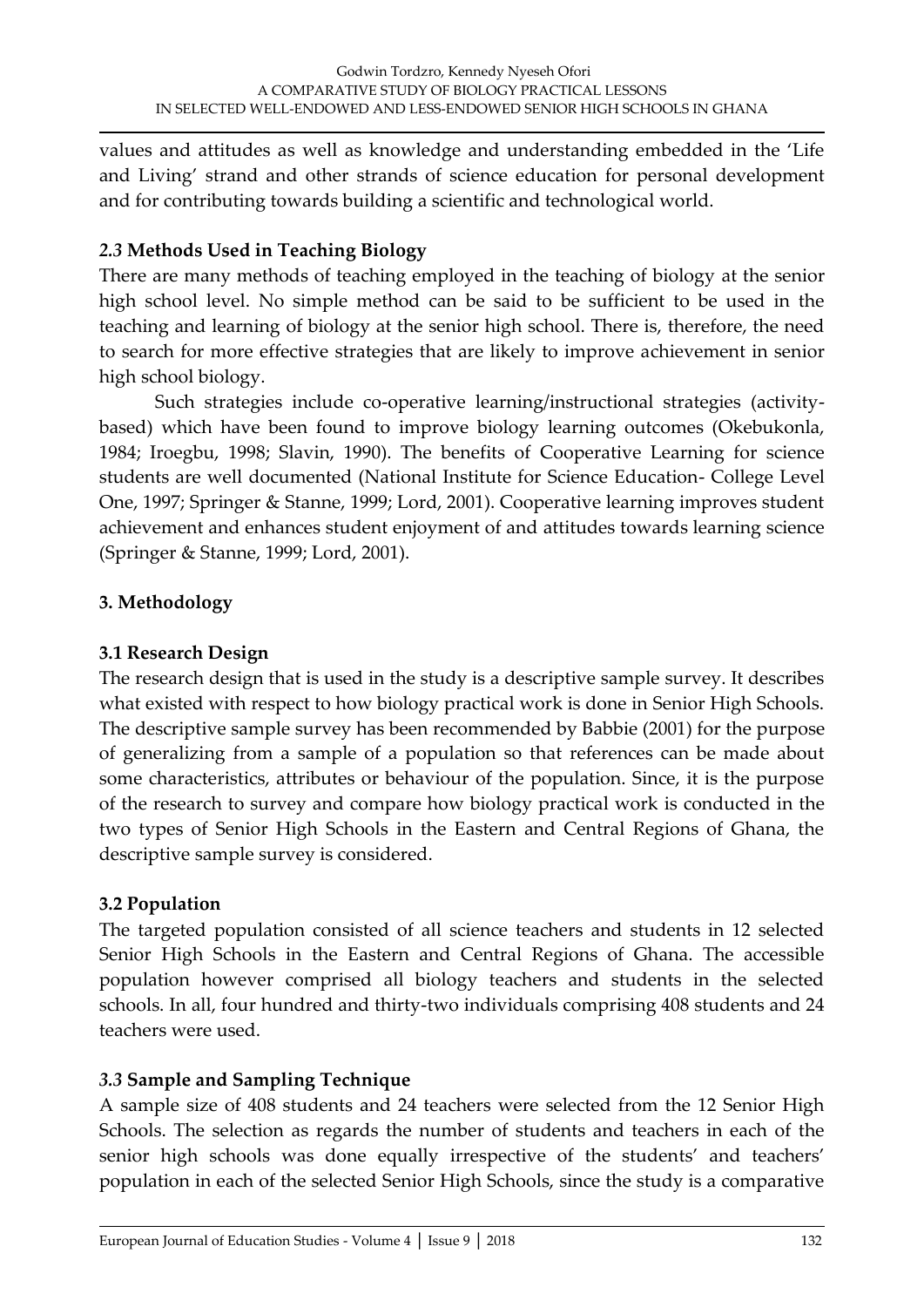one. In this, 34 students were selected from each of the Senior High Schools in question while two (2) biology teachers were selected from each of the schools selected.

The selected schools were put into two categories; six well-endowed schools (schools with better and adequate infrastructure and equipment) and six less-endowed schools (schools deficient in the basic infrastructure and equipment). In the sampling of the schools, numbers were counted from a list of schools at sample intervals using a table of random numbers. The students and teachers were also selected through the use of a table of random numbers.

### **3.4 Instrumentation**

The major instruments used in the study to gather views, opinions and suggestions were informal observation of some biology practical lessons, document analysis and questionnaires.

In agreement with Barnes (1985), the Researcher undertook unscheduled observations of some biology lessons. An unsystematic instrument was used. As reported in Johnson (1978) and in Smith (1982), this method does not require the use of a check list; instead, a free-form procedure of recording data is used. This recording procedure enabled the Researcher to capture as closely as possible, the total picture of what happened during the observed lessons. A thorough examination of some documents related to the study was also done. The documents analyzed included biology curriculum and materials such as text books and syllabuses. Other documents used were the West Africa Examination Council (WAEC) Chief Examiners' Reports from 2010 to 2015.

Two types of questionnaires were designed; one for the teachers and the other for the students. Both sets of questionnaires were designed in such a way that they contained open-ended and close-ended type of questions.

## **3.5 Validity**

According to Joppe (2000), validity determines whether the research instrument truly measures that which it was intended to measure. To ensure the validity of the questionnaire it was given to the expertise of some Senior Science Education and English Education lecturers from the departments of Science Education and English Education respectively, of the University of Education, Winneba was also drawn on to validate the questionnaires and to ascertain the content and face validity of the items.

## **3.6 Pilot-test**

A pilot test of the instrument was carried out with forty (40) students offering elective biology in Mpraeso Senior High School in the Eastern Region of Ghana. These students used for the pilot test did not form part of the sample for the study. The school was selected because it shares similar characteristics with Senior High Schools in the selected Regions. The pilot study enabled the researcher to restructure the questionnaire to help elicit the right responses.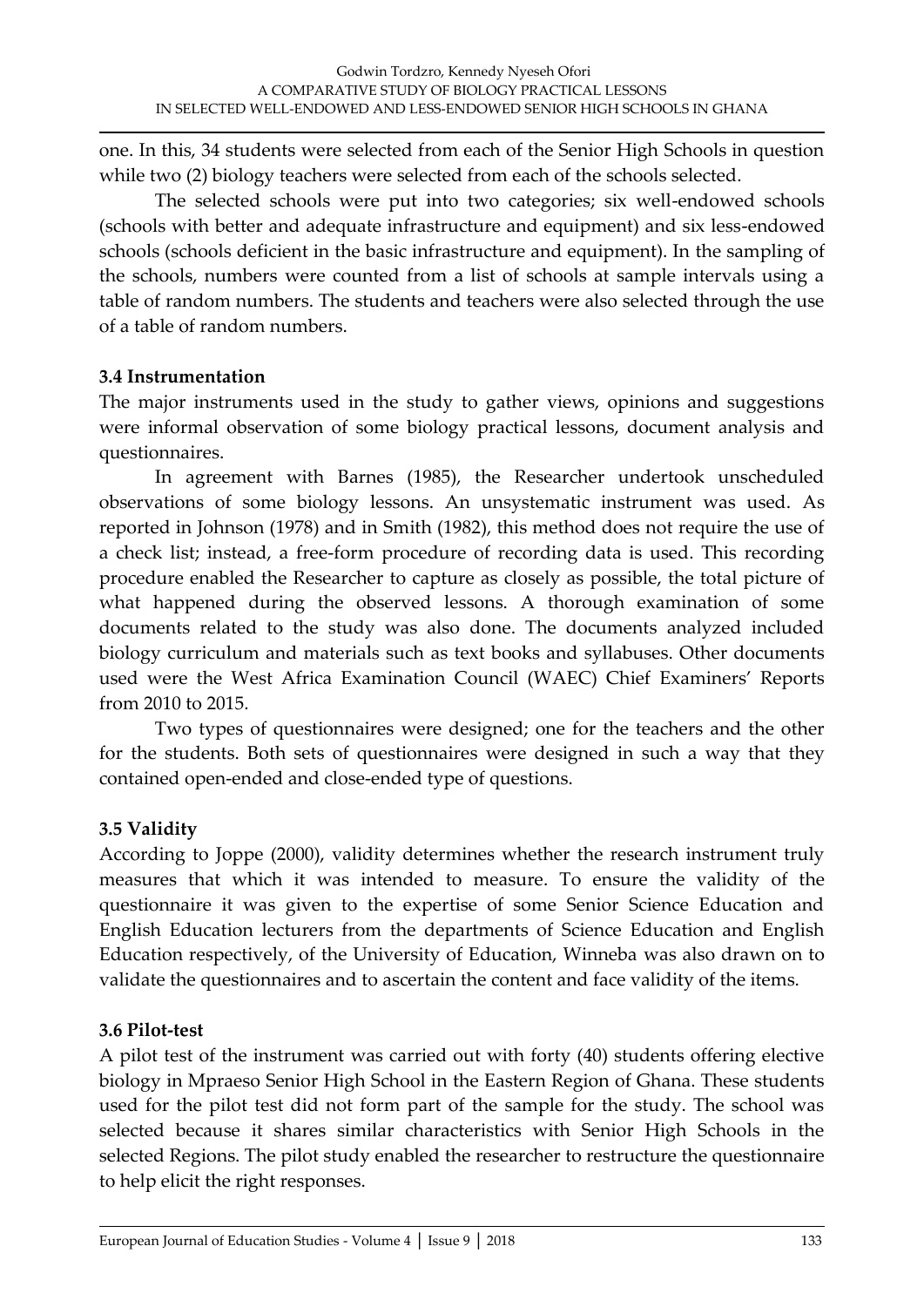### **3.7 Reliability**

The reliability of the students' questionnaire was determined using the split half method. The two sets of scores were correlated. This yielded an internal consistency of 0.83 based on Pearson's product moment correlation formula. This was then compared with the tabulated coefficient of reliability which according to Bryman and Cramer (2001) is acceptable at 0.8.

### **3.8 Data Collection Procedure**

The questionnaire was administrated by the researchers personally. After the questionnaire was issued out to the respondents, a time frame or interval of one week was allowed so that respondents could respond to them not only as appropriate as possible but also at their own convenience. The Researchers also had the opportunity to observe some biology practical lessons in each of the selected senior high schools.

## **3.9 Method of Data Analysis**

Coding schemes were developed to organize the data into meaningful and manageable categories. This involved the data obtained from the questionnaires, document analysis and informal observations. The categorized data were later converted into frequency counts and simple percentages and used to answer the research questions addressed in the study. This was done, using Statistical Package for Social Sciences (SPSS) version 22.0.

### **4. Results**

The questionnaires were aimed at finding out how frequent practical work was organised during the teaching and learning of biology. The questions for the students were designed based on their perception on how often practical work is organized, time allocated, and the availability of teaching and learning materials for the subject.

**4.1 Research Question 1**: Is there any difference in the time allocated for biology practical work in the selected well-endowed and less-endowed senior high schools and if so, to what extent did this affect practical work?

In an attempt to answer the above question, the responses of students from the two categories of schools were codified as categories A and B; with the A1-A6 and B1- B6 representing the six well-endowed and six less-endowed schools respectively. The responses from the participants are presented in Tables 1.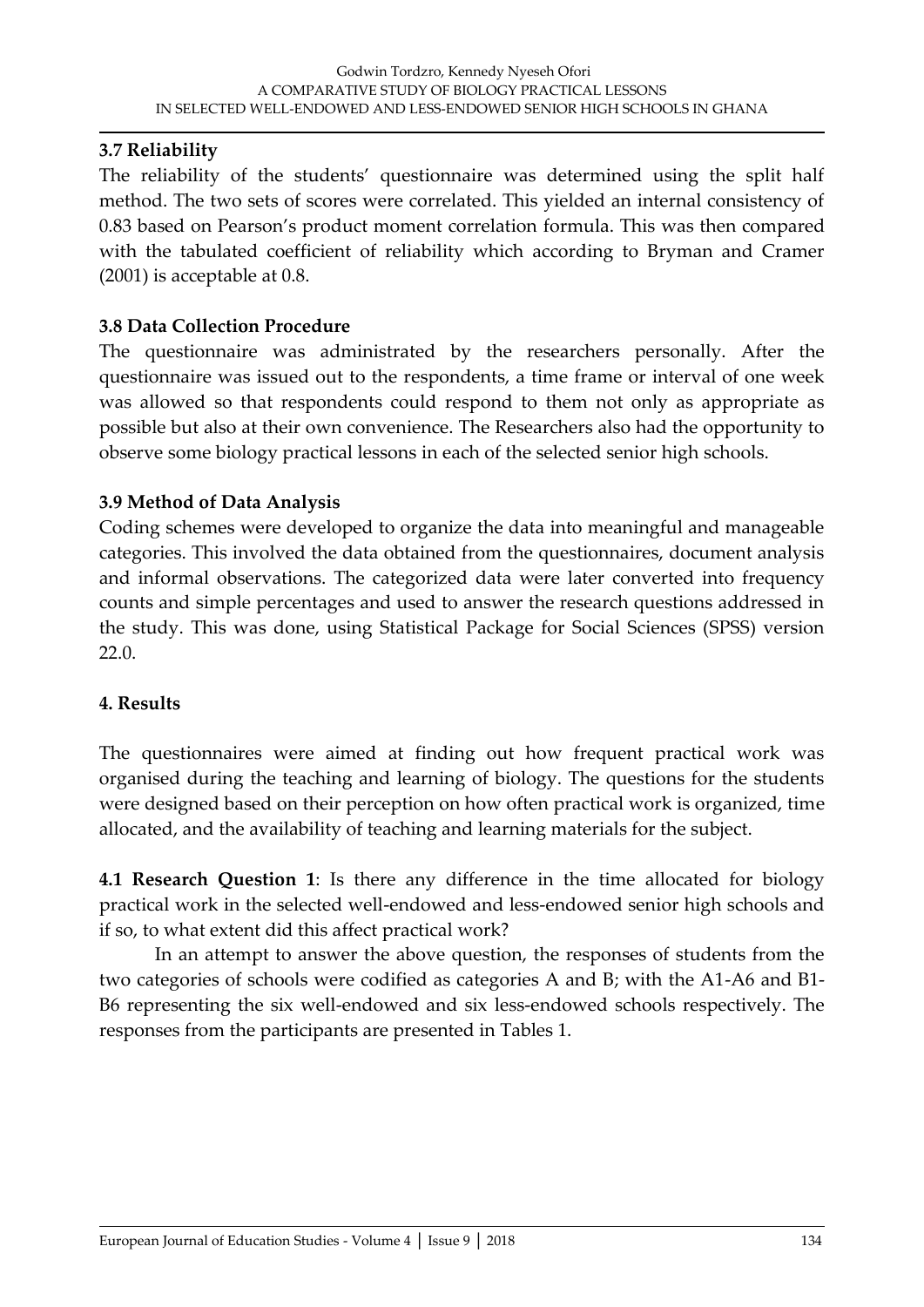| <b>Table 1:</b> Number of Times Teachers had Practical Lessons in Biology per Week |                 |       |                |                |                 |       |                  |
|------------------------------------------------------------------------------------|-----------------|-------|----------------|----------------|-----------------|-------|------------------|
| <b>Category A</b>                                                                  | Number of times |       |                | Category B     | Number of times |       |                  |
| <b>Schools</b>                                                                     | per week        |       | <b>Schools</b> | per week       |                 |       |                  |
| (Students)                                                                         | Once            | Twice | Some-times     | (Students)     | Once            | Twice | <b>Sometimes</b> |
| A <sub>1</sub>                                                                     | $\theta$        | 34    | 0              | B1             | 0               | 0     | 34               |
| A <sub>2</sub>                                                                     | 34              | 0     | 0              | B <sub>2</sub> | 0               | 0     | 34               |
| A <sub>3</sub>                                                                     | 34              | 0     | 0              | B <sub>3</sub> | 34              | 0     | 0                |
| A4                                                                                 | 0               | 34    | 0              | B4             | 0               | 34    | 0                |
| A5                                                                                 | 0               | 34    | 0              | B <sub>5</sub> | 0               | 34    | 0                |
| A6                                                                                 | 0               | 34    | 0              | <b>B6</b>      | 0               | 0     | 34               |
| Total                                                                              | 68              | 136   |                | Total          | 34              | 68    | 102              |
| Percentage                                                                         | 33.3            | 66.7  | 0              | Percentage     | 16.7            | 33.3  | 50               |

#### **4.1.1 Time allocated for biology practical work**

**Source:** Field Survey, 2017

A1- A6 = well-endowed schools B1-B6 = less-endowed schools

As indicated in Table 1, in terms of having practical work "once a week", it was 33.3% representing (68 students-2 schools) of the students from well-endowed schools as against 16.7% representing (34 students-1 school) for students from the less-endowed schools.

Having practical work 'twice a week' was still weighed in favour of the students from well-endowed schools, who had 66.7%, representing (136 students-4 schools) as against 33.3%, representing (68 students-2 schools) for students from lessendowed schools.

The uncertainty of 'sometimes' having practical work this time was in favour of students from less-endowed schools, as the percentage was 50, representing (102 students-3 schools) as against none for respondents from well-endowed schools.

On the question of the extent to which time allotted to biology lessons in the two categories of senior high schools affected practical work, responses from the respondents in line with this were coded as the following as depicted in Table 2: Not sufficient; Sufficient; Quite sufficient and Very sufficient.

| Quantum of time  |           | <b>Students in Well-Endowed Schools</b> | $\tilde{\phantom{a}}$<br><b>Students in Less-Endowed Schools</b> |              |  |
|------------------|-----------|-----------------------------------------|------------------------------------------------------------------|--------------|--|
|                  | Frequency | Percentage %                            | Frequency                                                        | Percentage % |  |
| Not sufficient   | 73        | 35.8                                    | 161                                                              | 78,9         |  |
| Sufficient       | 70        | 34                                      | 25                                                               | 12.3         |  |
| Quite sufficient | 50        | 245                                     | 13                                                               | 6.4          |  |
| Very sufficient  |           |                                         |                                                                  |              |  |

**Source:** Field Survey, 2017

The results from Table 2, shows that 35.8% of students from well-endowed schools indicated that the time slot for practical work in biology was 'not sufficient' and this was strongly confirmed by 78.9% of their counterpart from less-endowed schools. In terms of the time being 'sufficient', 34.3% of students from well-endowed schools in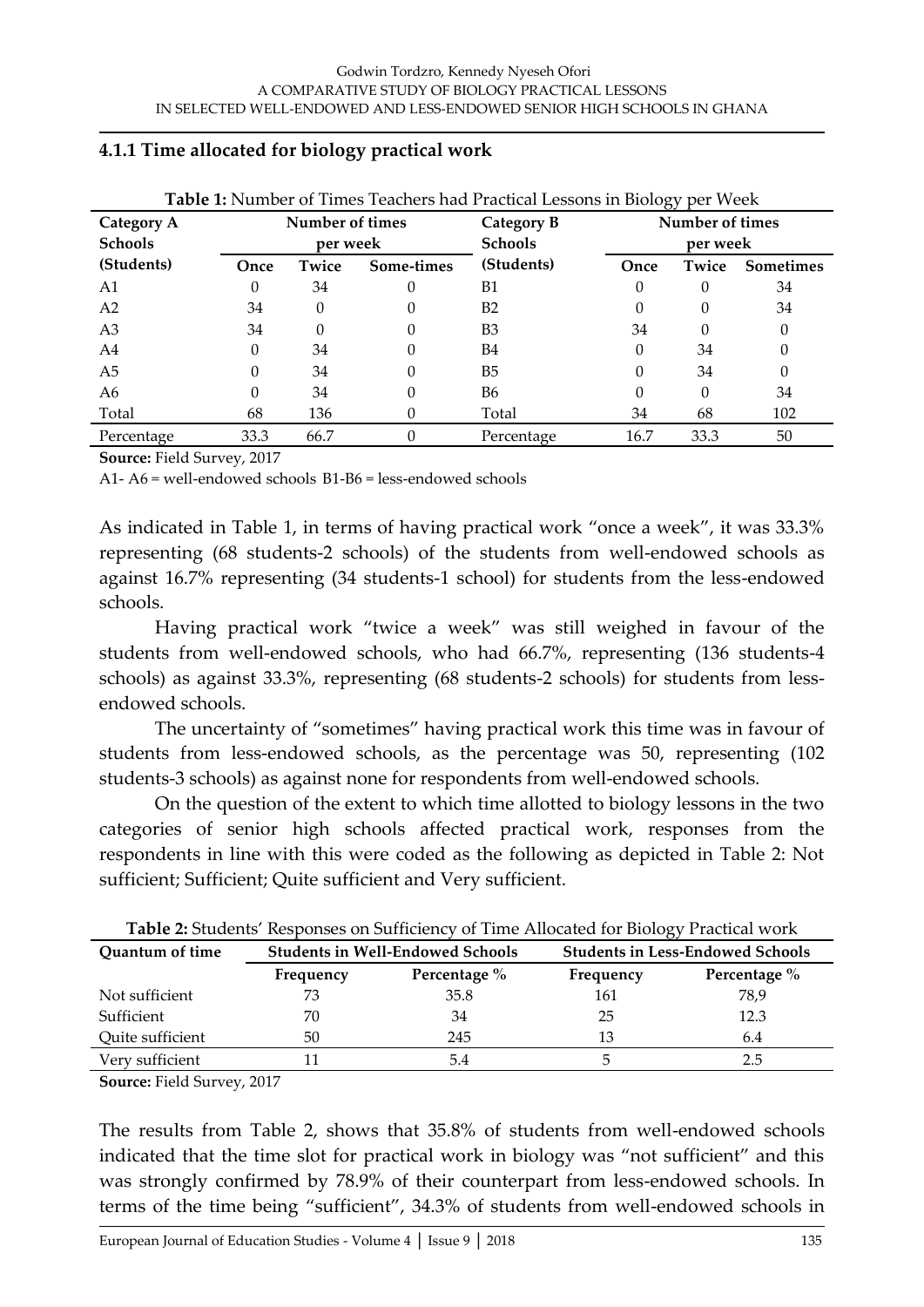their opinion responded in the affirmative as against 12.3% of those from less-endowed schools.

The responses of students from well-endowed schools in line with the time being 'quite sufficient' were 24.5% as against only 6.4% of their counterparts from lessendowed schools. A 5.4% with regards to the population of students from wellendowed schools were also of the view that the time was "very sufficient" for practical activities, an opinion supported by only 2.5% of those from less-endowed schools.

**4.2 Research Question 2:** Are the strategies employed by teachers and students from the selected well-endowed senior high schools during biology practical lessons different from their counterparts in the selected less-endowed senior high schools?

With regards to this research question, multiple responses were given by both teachers and students on the above question. The responses provided were coded under the following: Setting up the laboratory (SUL); Provision of instructions (PI); Collection of specimen (CS); Teaches related theory (TRT); pre-testing of equipment (PE); setting related questions to specimen (SRQS) and 'Others'. These are represented in Table 3

| <b>Table 3:</b> Things Students say Their Teachers do Before Organizing Biology Practical Lessons |           |                                         |                                         |              |  |
|---------------------------------------------------------------------------------------------------|-----------|-----------------------------------------|-----------------------------------------|--------------|--|
| Teachers' pre-activities                                                                          |           | <b>Students in Well-Endowed Schools</b> | <b>Students in Less-Endowed Schools</b> |              |  |
|                                                                                                   | Frequency | Percentage %                            | Frequency                               | Percentage % |  |
| <b>SUL</b>                                                                                        | 100       | 49.0                                    | 82                                      | 40.2         |  |
| PI.                                                                                               | 83        | 40.7                                    | 85                                      | 41.7         |  |
| <b>CS</b>                                                                                         | 48        | 23.5                                    | 60                                      | 29.4         |  |
| <b>TRT</b>                                                                                        | 72        | 35.3                                    | 61                                      | 29.9         |  |
| <b>PE</b>                                                                                         | 50        | 25.0                                    | 15                                      | 7.4          |  |
| <b>SRQS</b>                                                                                       | 45        | 22.1                                    | 20                                      | 10.0         |  |
| Others                                                                                            | 15        | 7.4                                     | 24                                      | 11.8         |  |

### **4.2.1 Strategies employed by teachers and students during biology practical**

**Source:** Field Survey, 2017

According to Table 3, 49% of students from well-endowed schools indicated that their teachers always set up the laboratory before having biology practical lessons as against 40.2% of those from less-endowed schools

A population representing 40.7% of students from well-endowed schools indicated that their teachers provided them with instructions before the commencement of any practical lesson in biology, a view supported and confirmed by 41.7% of their counterparts from less-endowed schools.

Besides, 23.5% of students from well-endowed schools said their teachers collected specimen before having practical lessons in biology as against 29.4% of their compatriots from less-endowed schools. A 35.3% representation of students from wellendowed schools again indicated that their teachers always taught the relevant theory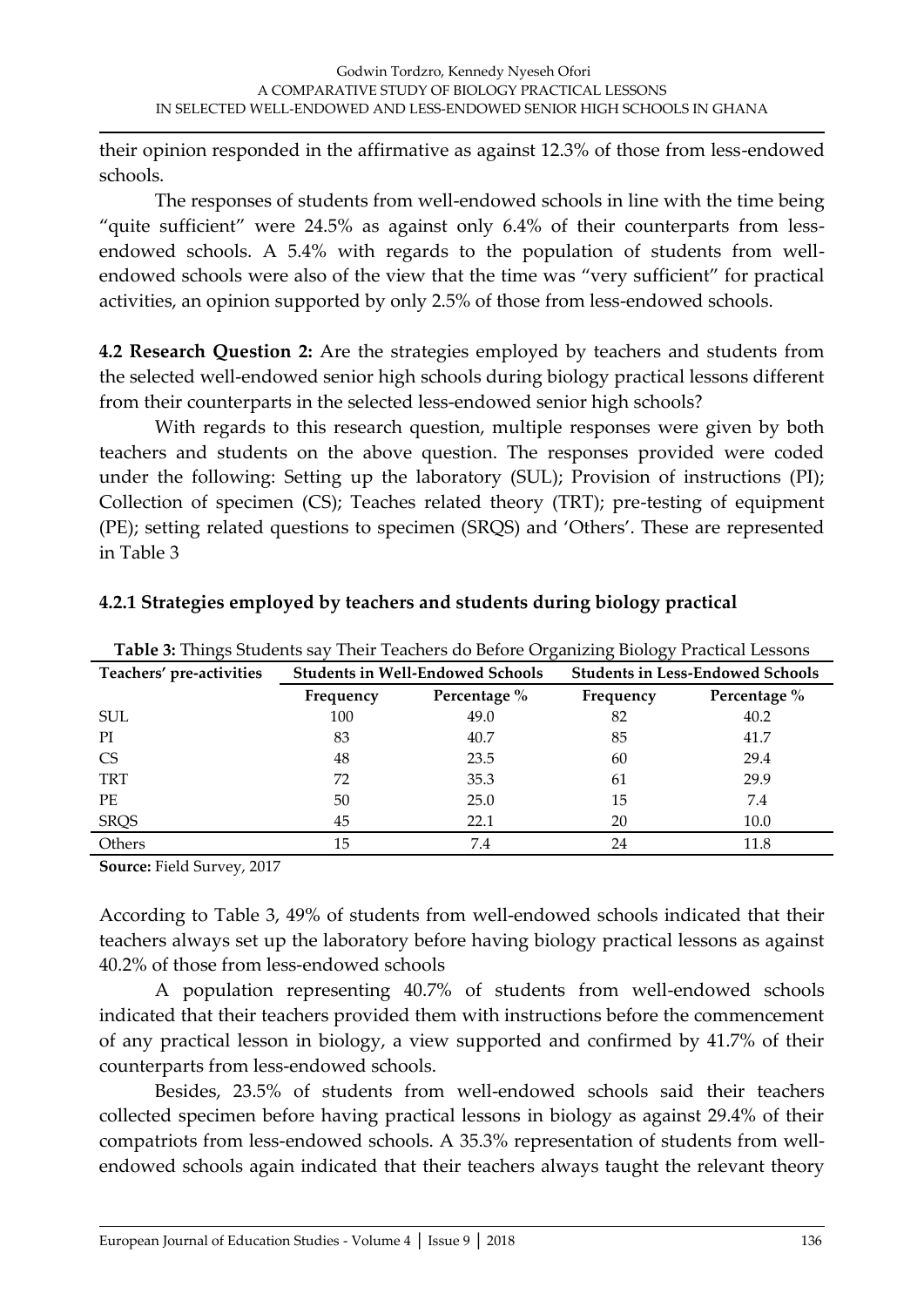before having practical lessons and this was confirmed by 29.9% of students from lessendowed schools (Fig. 4).

In terms of pre-testing equipment before allowing students to have the practical lessons, 25% of students from well-endowed schools responded in the affirmative that their teachers have been doing that. Only 7.4% of students from less-endowed schools however, supported this view.

A 22.1% response was recorded for students from well-endowed schools as against 10% for those from less-endowed schools when it comes to the setting of questions relating the specimen being used.

Apart from all the things that have been mentioned as the teachers' pre-activities, 7.4% of students from well-endowed schools and 11.8% of their counterparts from lessendowed schools indicated some other activities being carried out by their teachers.

Some of the other things mentioned included; borrowing non-available equipment and apparatus from other sources such as sister schools and nearby science resource centres, giving of advice, taking students through the entire practical process, and putting them into groups.

| Their Teachers during Biology Practical Lessons |           |                                         |                                         |              |  |
|-------------------------------------------------|-----------|-----------------------------------------|-----------------------------------------|--------------|--|
| <b>Teaching strategy</b>                        |           | <b>Students in Well-Endowed Schools</b> | <b>Students in Less-Endowed Schools</b> |              |  |
|                                                 | Frequency | Percentage %                            | Frequency                               | Percentage % |  |
| Activity-oriented                               | 189       | 92.6                                    | 147                                     | 72.1         |  |
| Lecture                                         | 15        | 7.4                                     | 57                                      | 27.9         |  |
| Demonstration                                   | 108       | 52.9                                    | 97                                      | 47.5         |  |
| Others                                          |           | 1.O                                     |                                         |              |  |

**Table 4:** Students' Responses on Teaching Strategies Used by

**Source:** Field Survey, 2017

From Table 4, it was indicated that majority of students from well-endowed schools representing 92.6% as against 72.1% of those from less-endowed schools indicated that their teachers have been using the activity-oriented methods during biology practical lessons.

When it comes to the issue of their teachers using the lecture method to teach during practical lessons in biology, only 7.4% of students from well-endowed schools as against 27.9% of their counterparts from less-endowed schools responded in the affirmative.

A 52.9% of students from well-endowed schools on the contrary indicated that their teachers used the demonstration method in teaching during practical lessons in biology and this opinion was supported and confirmed by 47.5% of those from lessendowed schools.

This means that though the strategies identified by students from the two categories of schools were not different, students from the well-endowed schools had access to some other activity-oriented methods as compared to their counterparts from the less-endowed schools.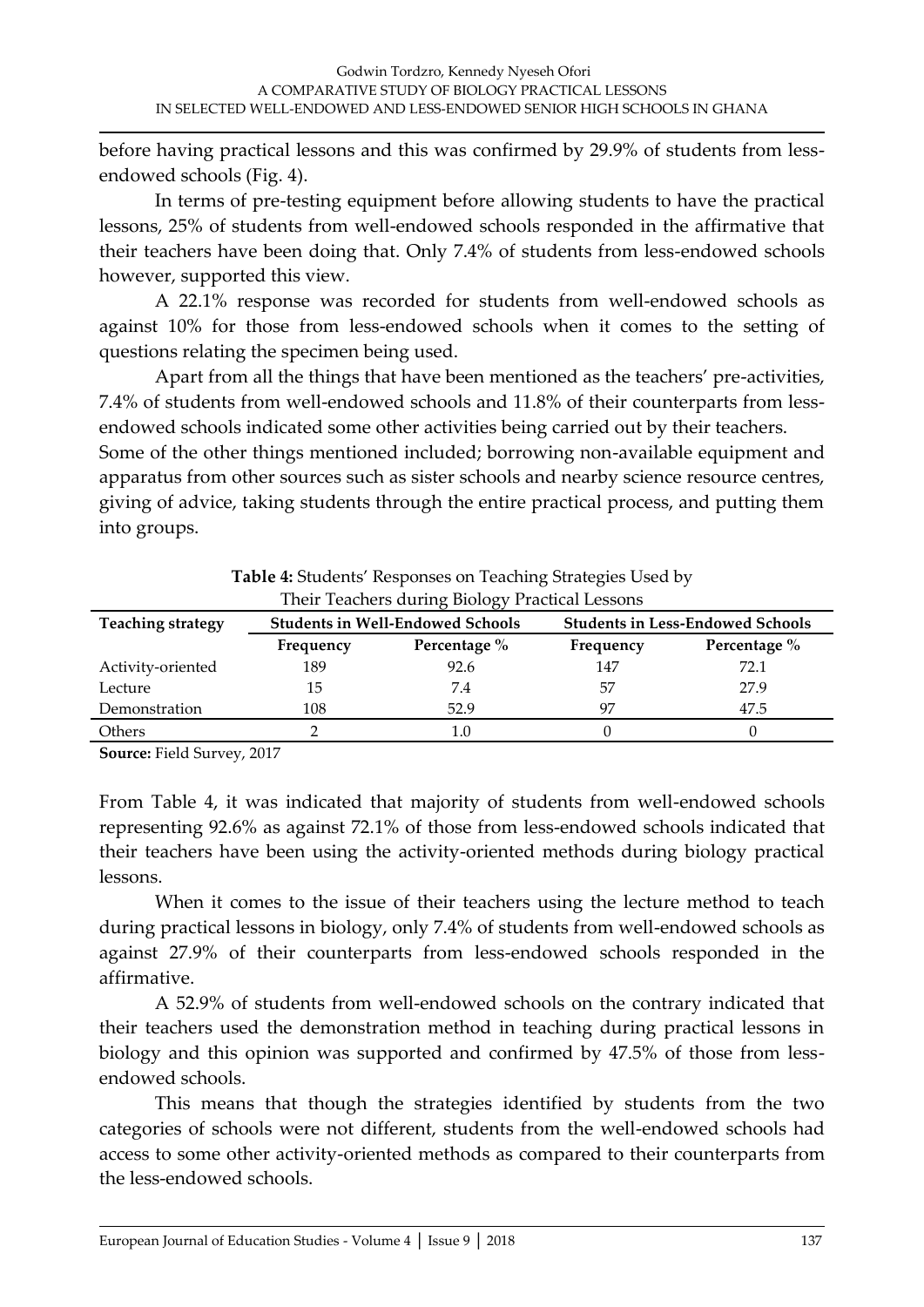#### **5. Discussions**

The research findings showed that both teachers and students from the selected wellendowed and less-endowed Senior High Schools consider practical lessons as one of the effective means of teaching and learning of biology. However, the time allotted to practical lessons in biology varied from one school to another.

In this, most of the well-endowed schools had more time for biology practical lessons than those that are less-endowed. Observations also showed that the time allocated for biology is inadequate to enable the teachers organize effective biology practical lessons. This caused the practical lessons to be ineffective most especially in the less-endowed schools and hence profited the students less than was intended.

This observation is in line with that of Kraft (1994). In his submission, Kraft indicated that Ghanaian school children spent less time in learning in school and that the learning time was less by two or three hours every day. This reduction in time allocated for the subject will certainly cause most of the teachers to overlook important aspects of the science subject and this in the long run, will affect the students' performance.

Majority of the students from the less-endowed schools were not certain about the number of times their teachers had practical lessons with them. This means that there were some deficiencies in practical activities in majority of the selected lessendowed senior high schools. Biology practical work in the selected well-endowed senior high school was found to be more effective than in the selected less-endowed senior high schools.

It was also found out that though the teachers' pre-activities and teaching strategies employed in the two categories of senior high schools were not different, students from the selected well-endowed schools tend to have a greater advantage than their counterparts from the other part of the divide, as they were exposed to some other strategies beside the commonly known ones.

More so, teachers, especially those from the less-endowed schools in this research, seemed to ignore the practical aspect of biology teaching owing to nonavailability of the basic equipment/ill-equipped science laboratory coupled with their perception that the biology syllabus was wide; a perception which in the opinion of the Researcher actually influenced how these teachers taught the subject. This behaviour on the part of teachers with regard to the approach used in the teaching of biology does not give room for students to develop their creative abilities as opined by Adepoju (1991). Young (1990) in his opinion emphasized that teachers in science education, should guide the students to fish out for information on their own through activities rather than by being fed with information. He explained that when students are involved in most of the activities during lessons not only do they learn to be inquisitive and creative but they also acquire knowledge more meaning fully. Practical lessons should therefore be used by teachers to help their students achieve better results in biology.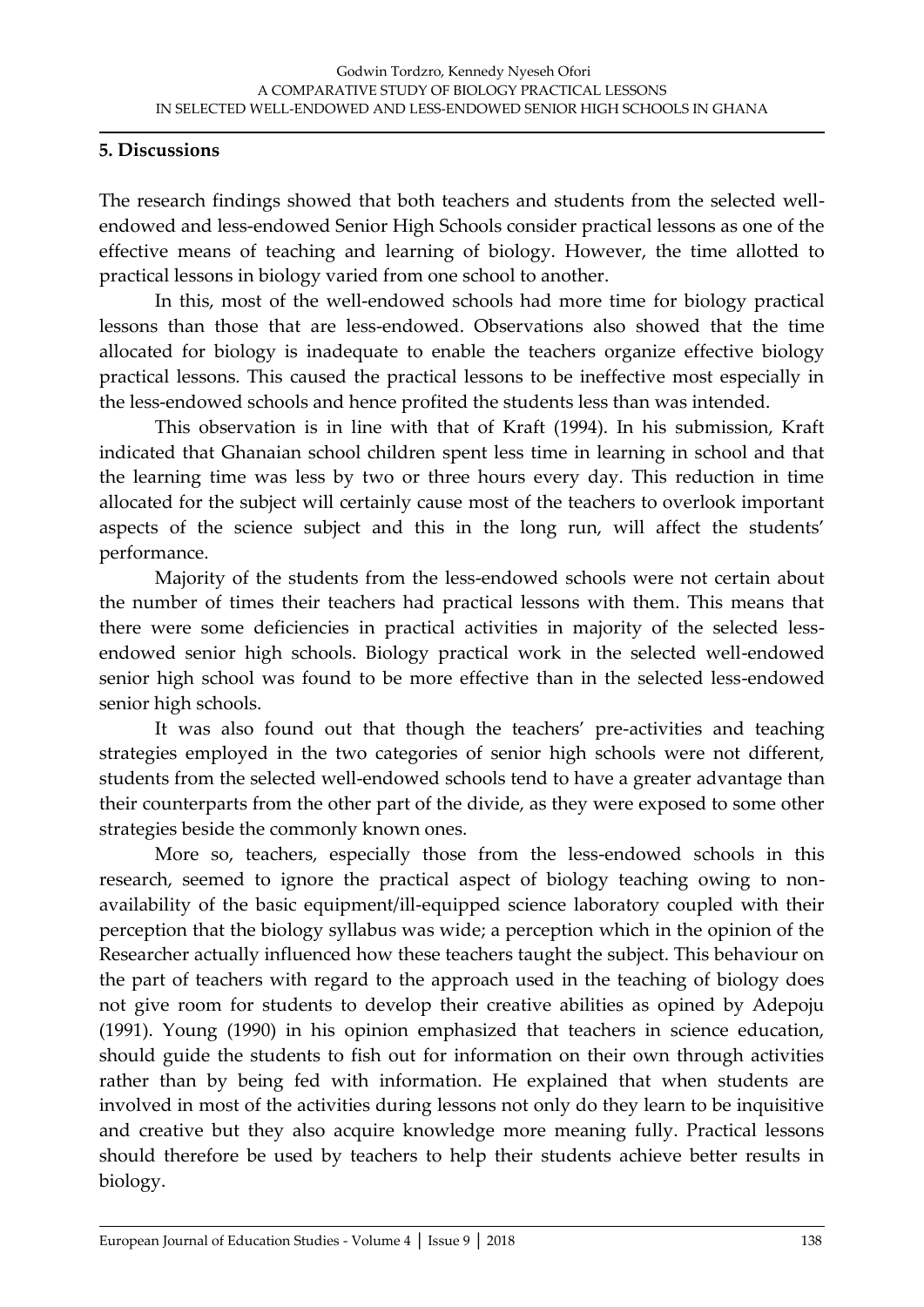One other major finding from the study was that in some of the schools, most especially the less-endowed ones that have biology laboratories, such laboratories were in most cases used for theory lessons but not practical lessons. This is because such laboratories were ill-equipped with materials and equipment necessary for practical lessons. According to Ogunyemi (1990), when materials are provided to meet the needs of a school system, students will not only have access to reference materials but the individual students will learn at their own pace to increase their academic performance. Again, it was observed that some of the schools did not have proper laboratories for practical work in biology. More so, there were only few biology laboratory assistants in some of the schools. In most of the schools where even there were laboratory assistants, students were not allowed to practise or manipulate equipment in the laboratory at their free times. Some of the reasons cited by the authorities for not allowing the students to practise and manipulate equipment in the absence of the teacher and the laboratory technicians / assistants were that students might either steal some of the materials or misuse them.

Consequently, the students were not able to do further explorations during practical lessons. Lack of materials and equipment as well as non-accessibility to practical equipment during students' free time therefore were part of the problems identified. Students learn faster when they are allowed to interact with materials and equipment during their free time with their peers. These situations therefore prevented students from engaging in self-initiated explorations.

Besides, it was also noted that most students generally had positive attitudes toward practical work in biology, even though the number of students from the selected well-endowed schools in this regard was more than those from the selected lessendowed schools. Students who even indicated that they have negative attitudes toward the subject in question said that their rather poor attitudes were developed as a result of the frustrations they had to endure due to the non-availability or inadequacy of the appropriate biological equipment, materials and specimen in their science laboratories.

Respondents also mentioned some of the things that could be done to address the identified problems. These include; provision of more / necessary equipment and materials by stakeholders, recruitment of well-educated lab technicians / assistants, adjustment in time allocated for practical work, provision of proper / well-equipped lab, parents to provide the necessary practical kits for their wards, making class size more manageable and refurbishing the existing science resource centres.

### **6. Conclusions**

From the findings it can be concluded that though the teachers' pre-activities and teaching strategies employed in the two categories of senior high schools were not so different, students from the selected well-endowed schools tend to have a greater advantage than their counterparts from the other part of the divide, as they were exposed to some other strategies beside the commonly known ones. Thus, teachers and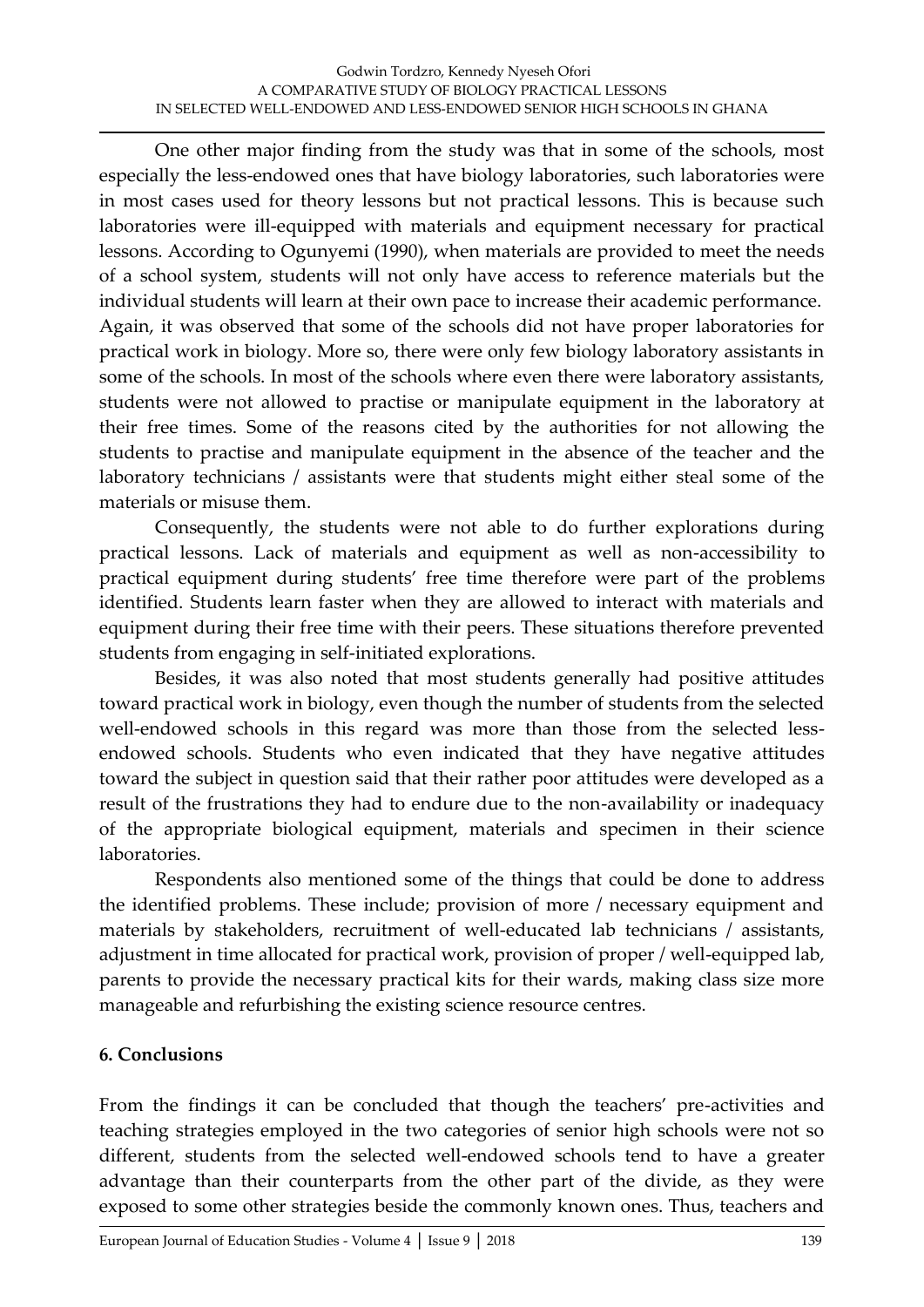students from the selected well-endowed schools employed better teaching and learning strategies during biology practical lessons.

More so, it could be inferred from the study that the most effective method of teaching and learning of biology is through practical work as students learn better by doing. In the Researcher's opinion, all stakeholders in education need to put in the needed efforts in providing well-equipped laboratories for all the senior high schools. This will enable teachers and students use practical work effectively to teach and learn biology.

### **7. Recommendations**

Based on the findings of the study, the following recommendations are proposed:

- Headmasters and educational authorities should provide adequate and relevant teaching and learning materials in the science laboratories for teachers and students to use during practical lessons.
- Teachers should make conscious efforts to organize more practical work in science irrespective of the fact that biology topics in the syllabus are numerous.
- A point worth considering is the time slot for biology on the school time table. It is the Researcher's fervent desire that the curriculum developers, educational Directors and headmasters in senior high schools adjusted or extended the time allocated for the sciences, so that teachers will have enough time for practical lessons with their students.
- Schools with inadequate materials for teaching and learning are advised to make good use of the various science resource centres nearer to them for practical activities.

If such schools do not have buses to convey students to the resource centres, their teachers could still go there to borrow the needed apparatus or materials for use.

- Headmasters and headmistresses should try as much as possible to motivate their teachers and students intermittently to reinforce their interest in practical work.
- Teachers should introduce field trips and excursions as part of their biology teaching and learning programmes.
- The Ghana Education Service (GES), government and other stakeholders in education such as National Association of Graduate Teachers (NAGRAT), Ghana National Association of Teachers(GNAT) and Ghana Association of Science Teachers (GAST) should continue to organize frequent in-service professional training workshops and courses for science teachers to up-grade and up-date their knowledge in the organization of practical lessons.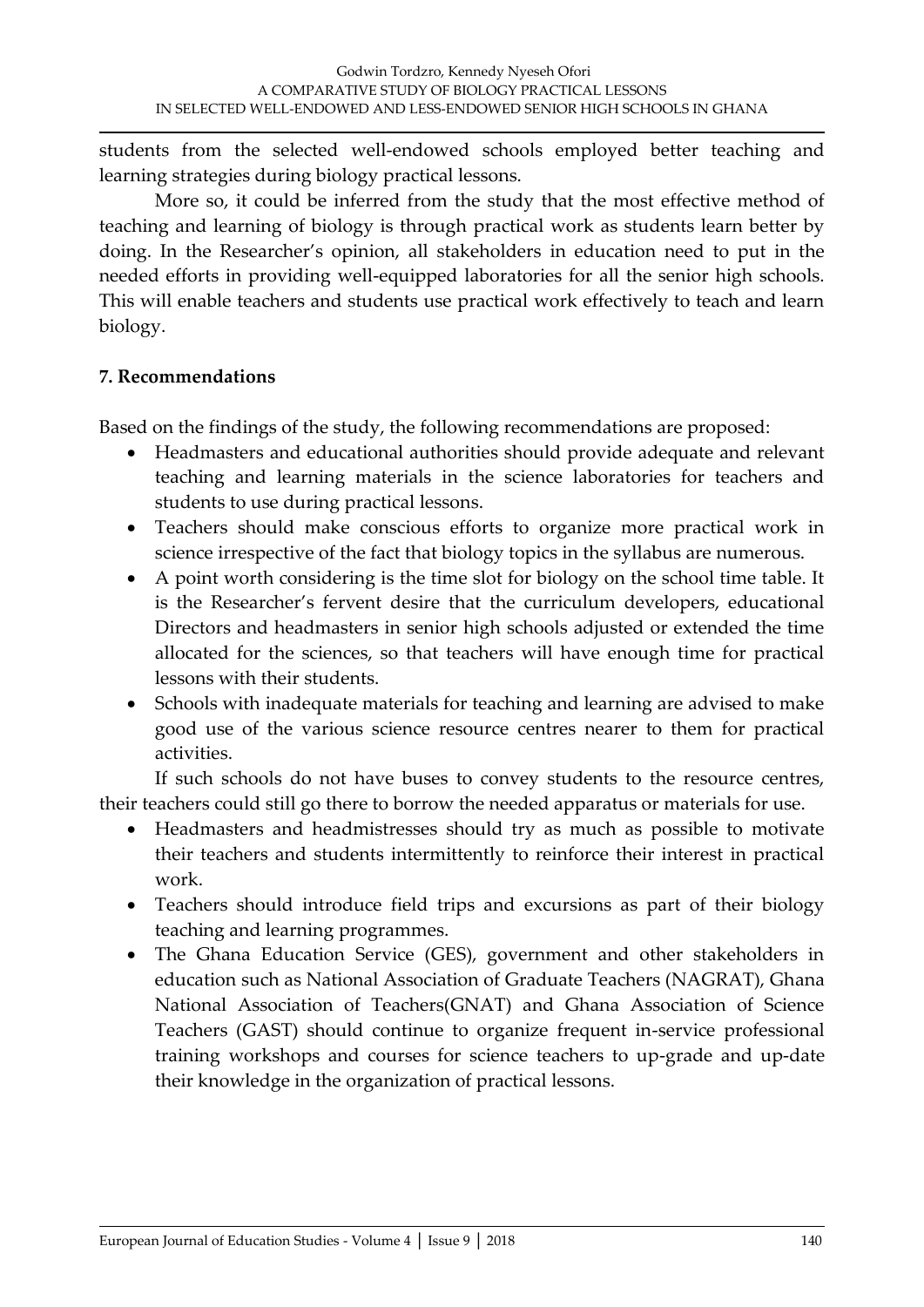#### **References**

- 1. Adedapo, K. (2010). The effects of experimental approach to teaching science on academic performance. *Journal of science teachers of Nigeria, 19* (2), 57-64.
- 2. Adepoju, J.A. (1991). *Factors and problems in the teaching and learning of mathematics in Nigeria schools: National school curriculum review conference proceedings*. Lagos: Federal Ministry of Education.
- 3. Agboala, J.A. (2011). *Activities for developing critical thinking skill.* A paper published in the Department of Education, Ahmade Bello University, Nigeria.
- 4. Anamuah-Mensah, J. (1995). *The race against underdevelopment: A mirage or reality?* A paper presented at the 3rd Dean's Lecture at the University of Cape Coast, Cape Coast, Ghana.
- 5. Angell, C., Guttersrud, O., Henriksen, E. K., & Isnes, A. (2004). Physics: Frightful, but fun. Pupils' and teachers' views of physics and physics teaching. *Science Education*,*88*(5), 1-24.
- 6. Babbie, E. (2001). *The practice of social research* (9thed.). Belmont, California: Wardworth Publishing Company.
- 7. Banahene, W. O. (2008). *Principle and practice of teaching*. Kumasi: KNUST Publishing
- 8. Barnes, D. (1985*). Practical curriculum studies*. London: Routledge and Kegan Paul.
- 9. Beatty, J.W., & Woolnough, B.E. (1982). Why do practical work in 11-13 science? *School Science Review*, *63* (225), 768-770.
- 10. Bryman, A., & Cramer, C. (2001).*Quantitative data analysis: A guide for social scientists*. Philadelphia: Taylor & Francis Inc.
- 11. Ghana Government (2006). A Public-Private Partnership Programme between Ministry of Local Government and Rural Development, Maks Publications & Media Services. Retrieved on June, 03, 2010, from [http://www.ghanadistricts.com/region/Ghana.htm.](http://www.ghanadistricts.com/region/Ghana.htm)
- 12. Johnson, D. W., & Johnson, R. T. (1998). *Cooperation in the classroom*. Edina: MN, Interaction Book Company.
- 13. Joppe, M. (2000).The research process*.* Retrieved November, 18, 2009, from <http://www.ryerson.ca/~mjoppe/rp.htm>
- 14. Kraft, R. (1994).*Teaching and learning in Ghana; A curriculum, textbooks, syllabus and handbook analysis.* A report submitted to the Agency for international Development USAID mission in Accra, Ghana.
- 15. Lord, T. (2001). 101 reasons for using cooperative learning in biology teaching.*The American Biology Teacher*,*63*, 30-38.
- 16. McCombs, B.L. (1996). Alternative perspectives for motivation. In L. Baker, P. Afflerback, & D. Reinking (Eds.), *Developing Engaged Readers in School and Home Communities* (pp. 67–87). Mahwah, NJ: Lawrence Erlbaum
- 17. National Institute for Science Education College Level One.(1997). *Collaborative learning, small group learning page*. Madison: University of Wisconsin.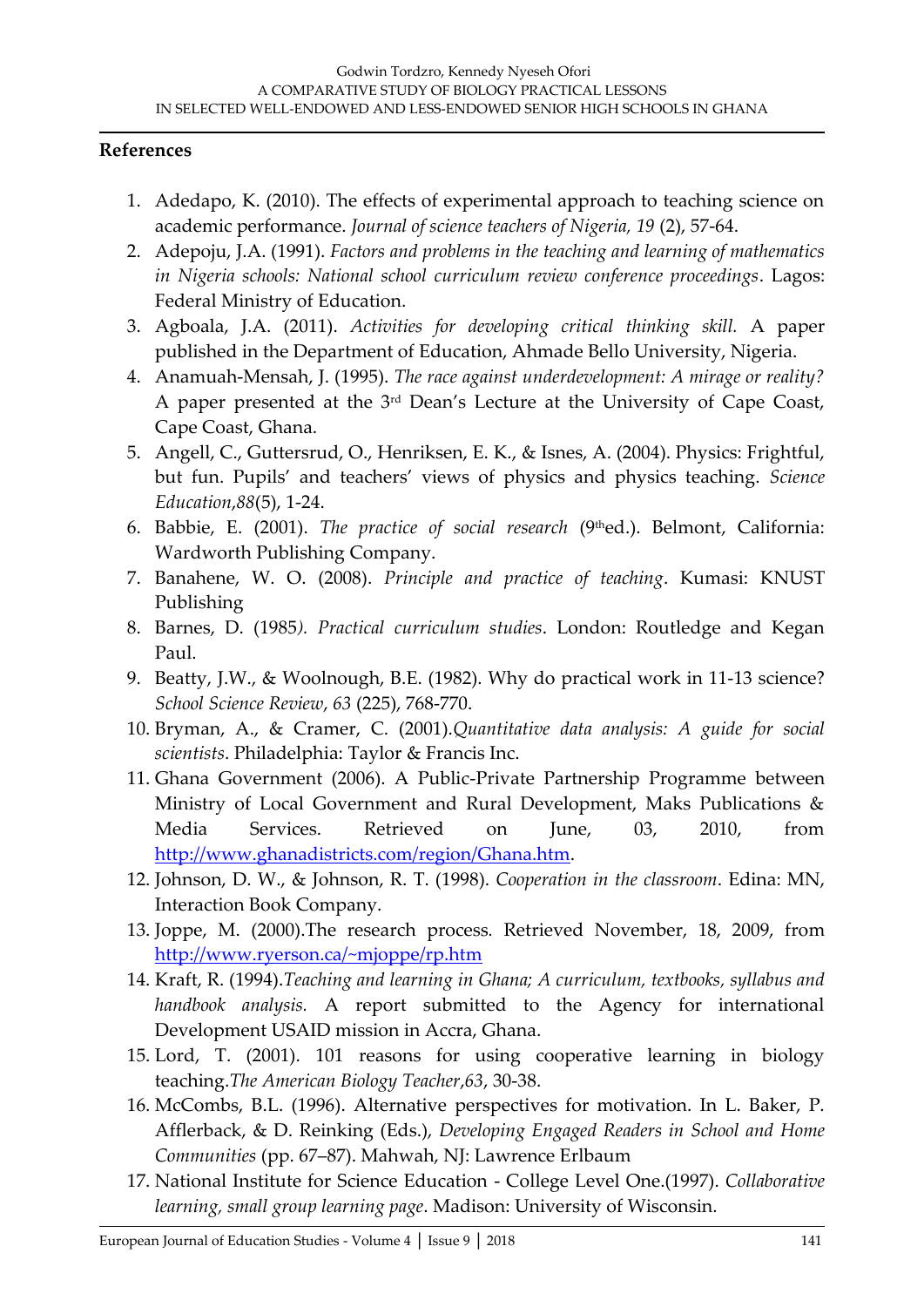- 18. Ogunyemi, B. (1990). The relationship between instructional resources and socioeconomic status in selected population of high school. *Dissertation Abstract International*, *25* (2), 120-126.
- 19. Okebukonla, P.A.O. (1984). *Effects of cooperative competitive and individualistic laboratory interaction pattern on students' performance in biology.* Ibadan: University of Ibadan
- *20.* Partridge, N. (2003).Science out of the classroom. *Journal of Biological Education*, *37*(2), 56-57.
- 21. Schreiner, C., & Sjoberg, S. (2004). *Sowing the seeds of ROSE. Background, Rationale Questionnaire Development and Data Collection for ROSE.A comparative study of students' view of Science Education.* Acta Didata: Department of Teacher Education and School Development, University of Oslo, Norway.
- 22. Serwaa O. O. (2007). *The status of science teaching and learning at the Upper Primary levels: A case study of selected schools in Kwahu South District*. Unpublished Masters' Thesis, UEW.
- 23. Slavin, R. (1990). Cooperative learning. In C. Rogers & P. Kutnick (Eds.), *The Social Psychology of the Primary School.*(pp.327-369).London: Routledge.
- 24. Smith, M. L. (1982). Benefits of Naturalistic methods in Research in Science Education, *Journal of Research in Science Teaching, 19* (8), 627-638.
- 25. Springer, L., & Stanne, M. E. (1999).Effects of cooperative learning on undergraduates in science, mathematics, engineering, and technology: A metaanalysis. *Review of Educational Research,69*, 21-51.
- *26.* Tranter, J. (2004). Biology: Dull, lifeless and boring? *Journal of Biological Education*,*38*(3), 104-105.
- 27. WAEC. (2010).*Chief Examiner's Reports, for WASSCE biology*. Ghana: WAEC.
- 28. WAEC. (2011).*Chief Examiner's Reports, for WASSCE biology*. Ghana: WAEC.
- 29. WAEC. (2012).*Chief Examiner's Reports, for WASSCE biology*. Ghana: WAEC.
- 30. WAEC. (2013).*Chief Examiner's Reports, for WASSCE biology*. Ghana: WAEC
- 31. WAEC. (2014).*Chief Examiner's Reports, for WASSCE biology*. Ghana: WAEC.
- 32. WAEC. (2015).*Chief Examiner's Reports, for WASSCE biology*. Ghana: WAEC
- 33. Young, B.L. (1990). *Teaching primary science*. England: Longman Group.

`